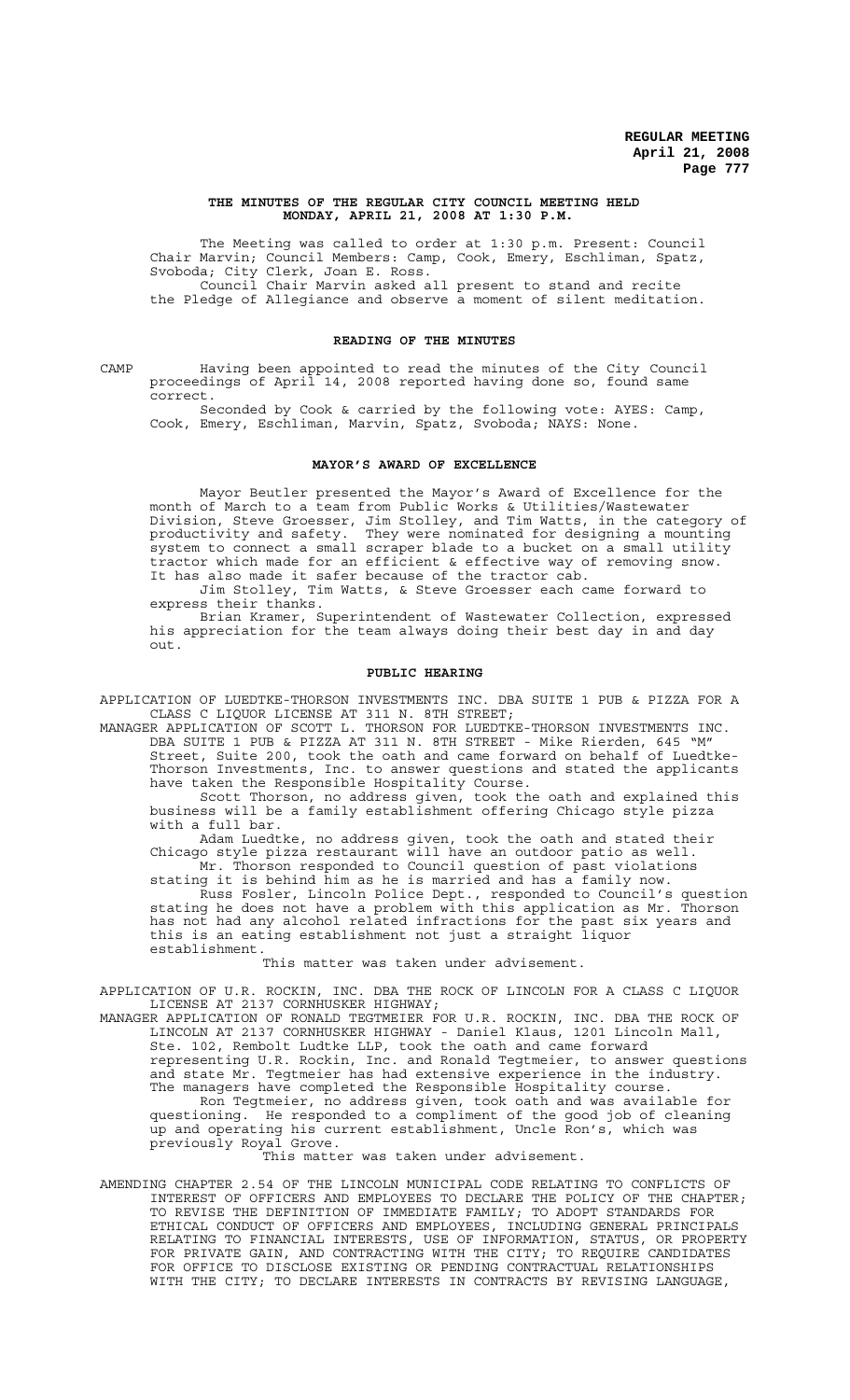> POSTING OF INFORMATION ON WEBSITES, TO REQUIRE ADDITIONAL INFORMATION ON DISCLOSURES, TO EXTEND BID DEADLINES, AND TO REQUIRE COUNCIL APPROVAL OF SUCH CONTRACTS.  $(3/31/08$  - CON'T ON  $1^{ST}$  READING; TO HAVE P.H.  $4/14/08$ ) (4/7/08 - CON'T. 1ST READING TO 4/14/08) - Fred Hoke, Director of Government Affairs for the Home Builders Assn.,came forward in approval of the proposed amended ordinance.

> Craig Groat, no address given, read from the Lincoln Charter Code of Ethics voted in by the voters in 1992. He feels the City Council has been in violation ever since. He stated he has researched the Code of Ethics in other cities which their typical good quality Code of Ethics ranges 30 to 70 pages in length in comparison to the Lincoln City Code of Ethics which is about 5% of what it should be.

> Donald R. Stading, Keating, O'Gara, Nedved & Peter, 530 S. 13 $^{\rm th}$ St., Ste. 100, was a member of the Charter Revision Commission, however, did not appear before the City Council as a committee member. He expressed his opinion that the problem is more control over contracts with the City, therefore, provisions should be incorporated in the Ordinance (Municipal Code) rather than the Charter. He feels both can be accomplished by the proposed ordinance amendment.

Danny Walker, 427 "E" Street, stated if there is nothing to hide then nothing was wrong with the original Charter amendment. He feels if a person is representing his business then that person should not run for office.

This matter was taken under advisement.

APPROVING AN AGREEMENT BETWEEN THE CITY, COUNTY AND BRYAN LGH MEDICAL CENTER TO OBTAIN DISCOUNTED FEES AND EXTENDED TERMS FOR BLOOD BORNE PATHOGENS TESTING AND DISCOUNTED FEES AND EXTENDED TERMS FOR THE TREATMENT OF WORKERS COMPENSATION INJURIES AND ILLNESSES FOR A FOUR YEAR TERM FROM JANUARY 1, 2008 THROUGH DECEMBER 31, 2011 - John Hendry, City Attorney, did not have information to answer Council's question as to whether this was put out on a proposal basis for the possibility of other hospitals submitting their applications.

This matter was taken under advisement.

**\*\* END OF PUBLIC HEARING \*\***

# **COUNCIL ACTION**

#### **REPORTS OF CITY OFFICERS**

REAPPOINTING LARRY M. BROWN AND KEITH E. FICKENSCHER TO THE VETERANS MEMORIAL GARDEN ADVISORY COUNCIL FOR THREE-YEAR TERMS EXPIRING NOVEMBER 1, 2010 - CLERK read the following resolution, introduced by Jon Camp, who moved

its adoption:<br><u>A-84822</u> BE IT R BE IT RESOLVED by the City Council of the City of Lincoln, Nebraska:

That the reappointment of Larry M. Brown and Keith E. Fickenscher to the Veterans Memorial Garden Advisory Council for three-year terms expiring November 1, 2010, is hereby approved.

Introduced by Jon Camp Seconded by Svoboda & carried by the following vote: AYES: Camp, Cook, Emery, Eschliman, Marvin, Spatz, Svoboda; NAYS: None.

APPOINTING EMILY CASPER TO THE COMMUNITY FORESTRY ADVISORY BOARD TO FILL AN UNEXPIRED TERM EXPIRING AUGUST 17, 2008 - CLERK read the following

resolution, introduced by Jon Camp, who moved its adoption: A-84823 BE IT RESOLVED by the City Council of the City of Lincoln,  $A-84823$  BE<br>Nebraska:

That the appointment of Emily Casper to the Community Forestry Advisory Board to fill an unexpired term expiring August 17, 2008, is hereby approved.

Introduced by Jon Camp

Seconded by Svoboda & carried by the following vote: AYES: Camp, Cook, Emery, Eschliman, Marvin, Spatz, Svoboda; NAYS: None.

REPORT FROM CITY TREASURER OF CITY CASH ON HAND AT THE CLOSE OF BUSINESS MARCH 31, 2008 - CLERK presented said report which was placed on file in the Office of the City Clerk. **(5-21)**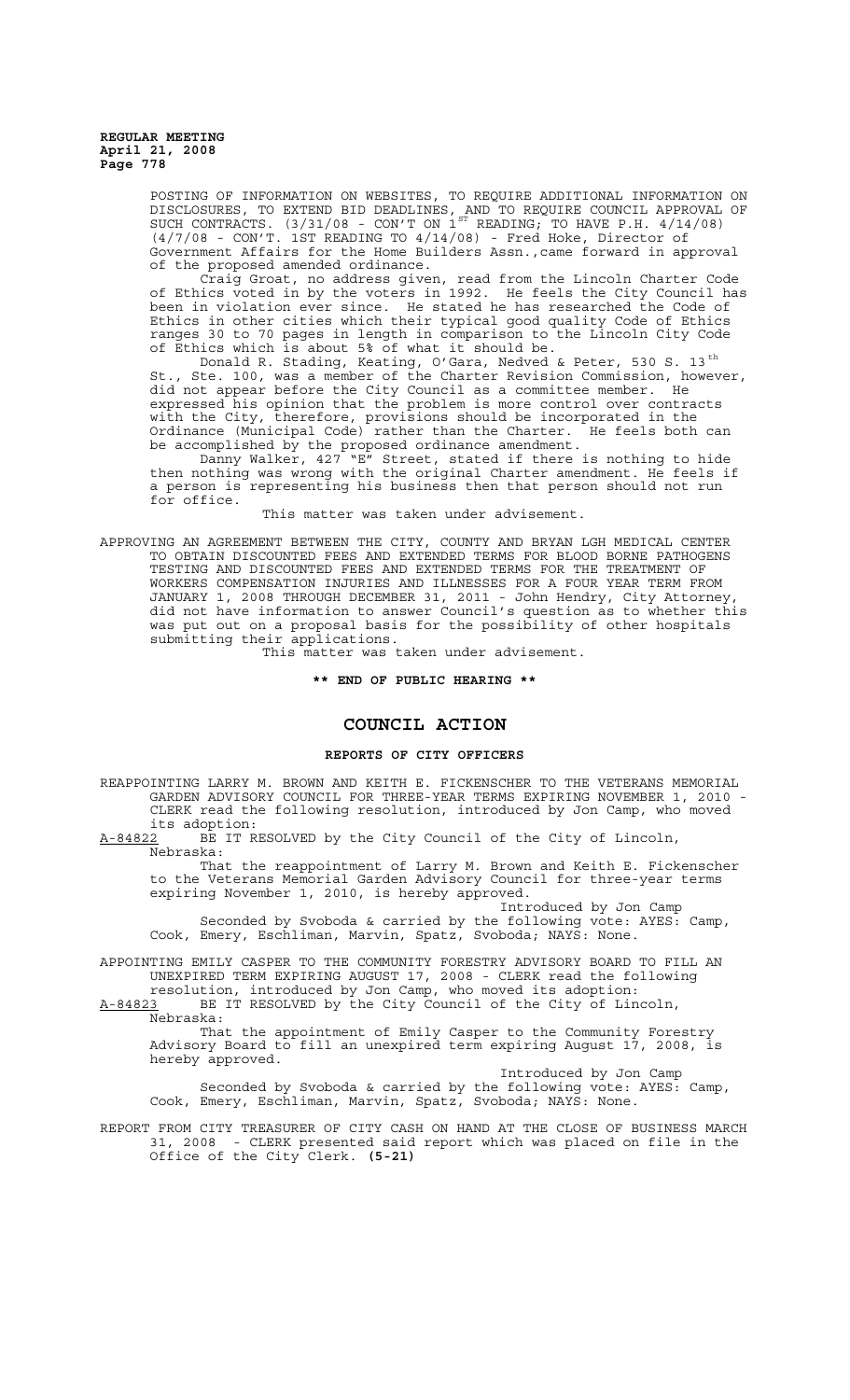#### **PETITIONS & COMMUNICATIONS**

SETTING THE HEARING DATE OF MONDAY, MAY 5, 2008 AT 1:30 P.M. FOR THE APPLICATION OF BOX AWESOME LLC DBA BOX AWESOME FOR AN ADDITION TO PREMISE A BASEMENT AREA APPROXIMATELY 130 FT. X 25 FT. LOCATED AT 815 O STREET - CLERK read the following resolution, introduced by Jonathan Cook, who moved its adoption:

A-84824 BE IT RESOLVED by the City Council, of the City of Lincoln, that a hearing date is hereby set for Mon., May 5, 2008 at 1:30 p.m. or as soon thereafter as possible in the City Council Chambers, County-City Building, 555 S. 10<sup>th</sup> St., Lincoln, NE, for Application of Box Awesome, LLC dba Box Awesome for a basement addition to premises approximately 130 ft. x 25 ft. located at 815 O street. If the Police Dept. is unable to complete the investigation by said time, a new hearing date will be set.

Introduced by Jonathan Cook Seconded by Svoboda & carried by the following vote: AYES: Camp, Cook, Emery, Eschliman, Marvin, Spatz, Svoboda; NAYS: None.

SETTING THE HEARING DATE OF MONDAY, MAY 5, 2008 AT 1:30 P.M. FOR THE APPLICATION OF ALLEY, INC. DBA THE ALLEY FOR AN ADDITION OF AN L-SHAPED BEER GARDEN 23 FT. X 14 FT. TO THE NORTHEAST SIDE OF THEIR CURRENTLY LICENSED PREMISES LOCATED AT 1029 - 1031 M STREET - CLERK read the following resolution, introduced by Jonathan Cook, who moved its adoption:

A-84825 BE IT RESOLVED by the City Council, of the City of Lincoln, that a hearing date is hereby set for Mon., May 5, 2008 at 1:30 p.m. or as soon thereafter as possible in the City Council Chambers, County-City Building, 555 S. 10<sup>th</sup> St., Lincoln, NE, for Application of Alley, Inc. Dba The Alley for an addition to premises of an L shaped beer garden 23 ft. x 44 ft. to the northeast of licensed premises located at 1029 - 1031 M Street.

If the Police Dept. is unable to complete the investigation by said time, a new hearing date will be set.

Introduced by Jonathan Cook Seconded by Svoboda & carried by the following vote: AYES: Camp, Cook, Emery, Eschliman, Marvin, Spatz, Svoboda; NAYS: None.

## **MISCELLANEOUS BUSINESS - NONE**

## **LIQUOR RESOLUTIONS**

MANAGER APPLICATION OF MONTE FROEHLICH FOR OLD FEDERAL PLACE LIMITED LIABILITY COMPANY DBA THE GRAND MANSE AT 129 NORTH  $10^{TH}$  STREET - PRIOR to reading: CAMP Moved to delay resolution for one week with continued public

hearing on April 28, 2008. Seconded by Eschliman & carried by the following vote: AYES: Camp, Cook, Emery, Eschliman, Marvin, Spatz, Svoboda; NAYS: None.

APPLICATION OF LUEDTKE-THORSON INVESTMENTS INC. DBA SUITE 1 PUB & PIZZA FOR A CLASS C LIQUOR LICENSE AT 311 N. 8TH STREET - CLERK read the following resolution, introduced by Jon Camp, who moved its adoption for approval:

A-84826 BE IT RESOLVED by the City Council of the City of Lincoln, Nebraska:

That after hearing duly had as required by law, consideration of the facts of this application, the Nebraska Liquor Control Act, and the pertinent City ordinances, the City Council recommends that the application of Luedtke-Thorson Investments Inc. dba Suite 1 Pub & Pizza for a Class "C" liquor license at 311 N. 8th Street, Lincoln, Nebraska, for the license period ending October 31, 2008, be approved with the conditions that the applicant obtains a valid permit for the sidewalk café and that the premise complies in every respect with the conditions of its special permit and all city and state regulations. The City Clerk is directed to transmit a copy of this resolution to the Nebraska Liquor Control Commission.

Introduced by Jon Camp Seconded by Spatz & carried by the following vote: AYES: Camp, Cook, Emery, Eschliman, Marvin, Spatz, Svoboda; NAYS: None.

MANAGER APPLICATION OF SCOTT L. THORSON FOR LUEDTKE-THORSON INVESTMENTS INC. DBA SUITE 1 PUB & PIZZA AT 311 N. 8TH STREET - CLERK read the following resolution, introduced by Jon Camp, who moved its adoption for approval:<br>A-84827 WHEREAS, Luedtke-Thorson Investments Inc. dba Suite 1 Pub & Pizza A-84827 WHEREAS, Luedtke-Thorson Investments Inc. dba Suite 1 Pub & Pizza located at 311 N. 8th Street, Lincoln, Nebraska has been approved for a

Retail Class "C" liquor license, and now requests that Scott L. Thorson be named manager;

WHEREAS, Scott L. Thorson appears to be a fit and proper person to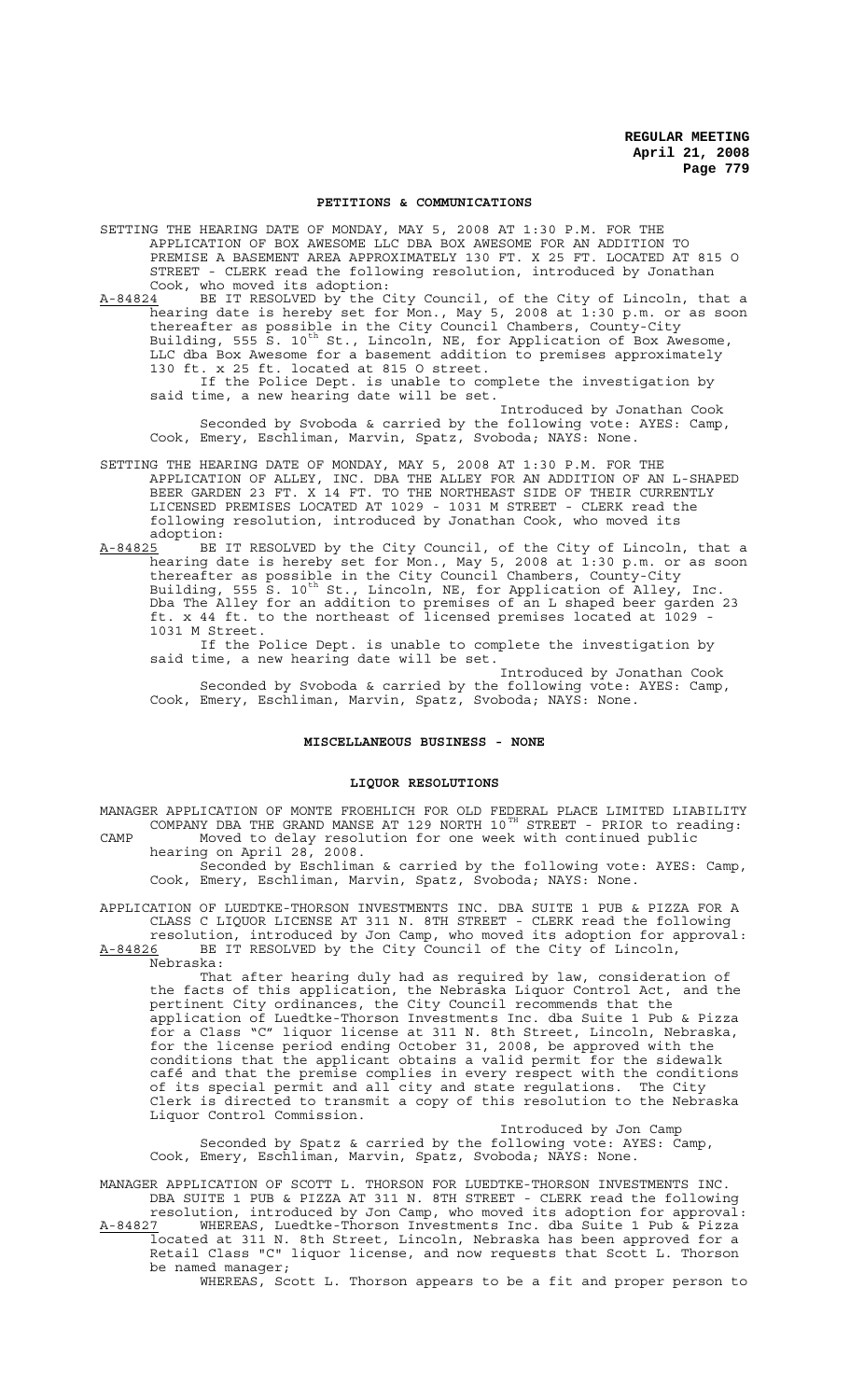manage said business.

NOW, THEREFORE, BE IT RESOLVED by the City Council of the City of Lincoln, Nebraska:

That after hearing duly had as required by law, consideration of the facts of this application, the Nebraska Liquor Control Act, and the pertinent City ordinances, the City Council recommends that Scott L. Thorson be approved as manager of this business for said licensee. The City Clerk is directed to transmit a copy of this resolution to the Nebraska Liquor Control Commission.

Introduced by Jon Camp Seconded by Svoboda & carried by the following vote: AYES: Camp, Cook, Emery, Eschliman, Marvin, Spatz, Svoboda; NAYS: None.

APPLICATION OF U.R. ROCKIN, INC. DBA THE ROCK OF LINCOLN FOR A CLASS C LIQUOR LICENSE AT 2137 CORNHUSKER HIGHWAY - CLERK read the following resolution, introduced by Jon Camp, who moved its adoption for approval:

A-84828 BE IT RESOLVED by the City Council of the City of Lincoln, Nebraska:

That after hearing duly had as required by law, consideration of the facts of this application, the Nebraska Liquor Control Act, and the pertinent City ordinances, the City Council recommends that the application of U.R. Rockin, Inc. dba The Rock of Lincoln for a Class "C" liquor license at 2137 Cornhusker Highway, Lincoln, Nebraska, for the license period ending October 31, 2008, be approved with the condition that the premise complies in every respect with all city and state regulations. The City Clerk is directed to transmit a copy of this resolution to the Nebraska Liquor Control Commission.

Introduced by Jon Camp Seconded by Svoboda & carried by the following vote: AYES: Camp, Cook, Emery, Eschliman, Marvin, Spatz, Svoboda; NAYS: None.

MANAGER APPLICATION OF RONALD TEGTMEIER FOR U.R. ROCKIN, INC. DBA THE ROCK OF LINCOLN AT 2137 CORNHUSKER HIGHWAY - CLERK read the following

resolution, introduced by Jon Camp, who moved its adoption for approval: A-84829 MHEREAS, U.R. Rockin, Inc. dba The Rock of Lincoln located at 2137 Cornhusker Highway, Lincoln, Nebraska has been approved for a Retail Class "C" liquor license, and now requests that Ronald Tegtmeier be

named manager; WHEREAS, Ronald Tegtmeier appears to be a fit and proper person to manage said business.

NOW, THEREFORE, BE IT RESOLVED by the City Council of the City of Lincoln, Nebraska:

That after hearing duly had as required by law, consideration of the facts of this application, the Nebraska Liquor Control Act, and the pertinent City ordinances, the City Council recommends that Ronald Tegtmeier be approved as manager of this business for said licensee. The City Clerk is directed to transmit a copy of this resolution to the Nebraska Liquor Control Commission.

Introduced by Jon Camp Seconded by Svoboda & carried by the following vote: AYES: Camp, Cook, Emery, Eschliman, Marvin, Spatz, Svoboda; NAYS: None.

# **ORDINANCES - 2ND READING & RELATED RESOLUTIONS (as required)**

AMENDING CHAPTER 2.54 OF THE LINCOLN MUNICIPAL CODE RELATING TO CONFLICTS OF INTEREST OF OFFICERS AND EMPLOYEES TO DECLARE THE POLICY OF THE CHAPTER; TO REVISE THE DEFINITION OF IMMEDIATE FAMILY; TO ADOPT STANDARDS FOR ETHICAL CONDUCT OF OFFICERS AND EMPLOYEES, INCLUDING GENERAL PRINCIPALS RELATING TO FINANCIAL INTERESTS, USE OF INFORMATION, STATUS, OR PROPERTY FOR PRIVATE GAIN, AND CONTRACTING WITH THE CITY; TO REQUIRE CANDIDATES FOR OFFICE TO DISCLOSE EXISTING OR PENDING CONTRACTUAL RELATIONSHIPS WITH THE CITY; TO DECLARE INTERESTS IN CONTRACTS BY REVISING LANGUAGE, POSTING OF INFORMATION ON WEBSITES, TO REQUIRE ADDITIONAL INFORMATION ON DISCLOSURES, TO EXTEND BID DEADLINES, AND TO REQUIRE COUNCIL APPROVAL OF SUCH CONTRACTS.  $(3/31/08$  - CON'T ON  $1^{ST}$  READING, TO HAVE P.H.  $4/14/08$ )  $(4/7/08$  - CON'T. 1ST READING TO  $4/14/08$ ) - CLERK read an ordinance, introduced by John Spatz, amending Chapter 2.54 of the Lincoln Municipal Code relating to conflicts of interest of officers and employees to declare the policy of the Chapter; to revise the definition of immediate family; to adopt standards for ethical conduct of officers and employees, including general principals relating to financial interests, use of information, status, or property for private gain, and contracting with the City; to require candidates for office to disclose existing or pending contractual relationships with the City; to declare interests in contracts by revising language, posting of information on websites, to require additional information on disclosures, to extend bid deadlines, and to require Council approval of such contracts, the second time.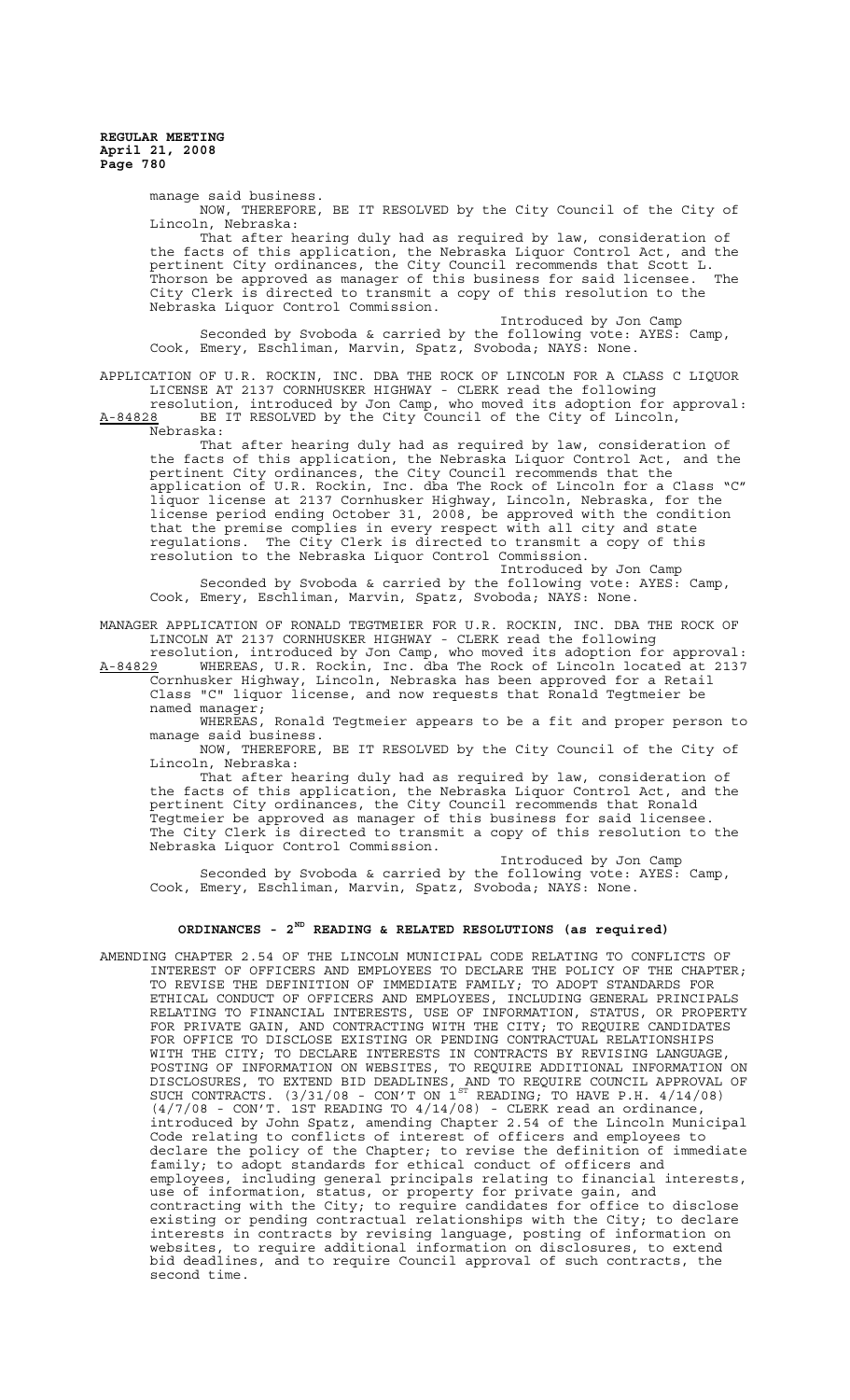#### **PUBLIC HEARING RESOLUTIONS**

APPROVING AN AGREEMENT BETWEEN THE CITY, COUNTY AND BRYAN LGH MEDICAL CENTER TO OBTAIN DISCOUNTED FEES AND EXTENDED TERMS FOR BLOOD BORNE PATHOGENS TESTING AND DISCOUNTED FEES AND EXTENDED TERMS FOR THE TREATMENT OF WORKERS COMPENSATION INJURIES AND ILLNESSES FOR A FOUR YEAR TERM FROM JANUARY 1, 2008 THROUGH DECEMBER 31, 2011 - CLERK read the following resolution, introduced by Jon Camp, who moved its adoption: A-84830 BE IT RESOLVED by the City Council of the City of Lincoln,

Nebraska:

That the attached Agreement between the City of Lincoln, Lancaster County, and Bryan LGH Medical Center to obtain discounted fees and extended terms for blood borne pathogens testing and discounted fees and extended terms for the treatment of Workers Compensation injuries and illnesses, for a four-year term from January 1, 2008 through December 31, 2011, upon the terms and conditions set forth in said Agreement, which is attached hereto marked as Attachment "A", is hereby approved and the Mayor is authorized to execute the same on behalf of the City of Lincoln.

The City Clerk is directed to transmit one fully executed copy of said Agreement to Susan Starcher for filing with Lancaster County and one fully executed copy to Bill Kostner, Risk Management, for transmittal to BryanLGH Medical Center.

Introduced by Jon Camp Seconded by Svoboda & carried by the following vote: AYES: Camp, Cook, Emery, Eschliman, Marvin, Spatz, Svoboda; NAYS: None.

# **ORDINANCE - 1ST READING & RELATED RESOLUTIONS (AS REQUIRED)**

- CREATING AND ORDERING CONSTRUCTED SEWER DISTRICT NO. 1183 FOR AN 8-INCH DIAMETER SANITARY SEWER ALONG THE SOUTH SIDE OF L STREET FROM CHRISTENSEN COURT TO THE EAST APPROXIMATELY 170 FEET AND ASSESSING THE COST THEREOF AGAINST THE BENEFITTED PROPERTIES - CLERK read an ordinance, introduced by Jonathan Cook, creating Sewer District No. 1183, designating the real estate to be benefitted, providing for assessment of the costs of the improvements constructed therein, providing for the acquisition of easements and additional right-of-way, if necessary, and repealing all ordinances or parts of ordinances in conflict herewith, the first time.
- REPEALING ORDINANCE NO. 18907 CREATING ALLEY RE-PAVING DISTRICT NO. 48, IN THE EAST/WEST ALLEY, BETWEEN 17TH TO 18TH STREETS, O TO P STREETS DUE TO THE LACK OF MAJORITY PETITION - CLERK read an ordinance, introduced by Jonathan Cook, re-pealing Ordinance No. 18907 which created Alley Repaving District No. 48, which Alley Re-paving District included all that portion of Kinney's "O" Street Addition, Block 30, Lot 01 South 71 feet, Lots 2 through 18 all in the Southwest Quarter of the South one half of Section 24, Township 10, Range 6 East of the Sixth Principle Meridian, in the City of Lincoln, Lancaster, County, Nebraska describing the benefitted property and providing for the payment of the cost thereof, the first time.
- MISCELLANEOUS 05004 APPLICATION OF CHRIST LUTHERAN CHURCH TO VACATE PORTIONS OF WOODS BROTHERS BRYAN SUMNER ACRES AND ADJACENT PUBLIC RIGHT-OF-WAY, GENERALLY LOCATED AT 43RD AND SUMNER STREETS - CLERK read an ordinance, introduced by Jonathan Cook, vacating portions of Woods Brothers Bryan Sumner Acres Addition and vacating the remaining portion of S. 43 $^{\text{rd}}$ Street generally located at S.  $43^{\frac{3}{rd}}$  and Sumner Streets, Lincoln, Lancaster County, Nebraska, and retaining title thereto in the City of Lincoln, Nebraska, the first time.
- CHANGE OF ZONE 08012HP APPLICATION OF NEBRASKA STATE HISTORICAL SOCIETY FOUNDATION TO DESIGNATE THE LEWIS-SYFORD HOUSE AT 700 NORTH 16TH STREET AS A HISTORIC LANDMARK - CLERK read an ordinance, introduced by Jonathan Cook, amending the City of Lincoln District Map attached to and made a part of Title 27 of the Lincoln Municipal code by designating certain property as a Landmark, the first time.
- CHANGE OF ZONE 08013HP APPLICATION OF SIGMA CHI BUILDING ASSOCIATION TO DESIGNATE THE SIGMA CHI FRATERNITY HOUSE AT 1510 VINE STREET AS A HISTORIC LANDMARK - CLERK read an ordinance, introduced by Jonathan Cook, amending the City of Lincoln District Map attached to and made a part of Title 27 of the Lincoln Municipal Code by designating certain property as a Landmark, the first time.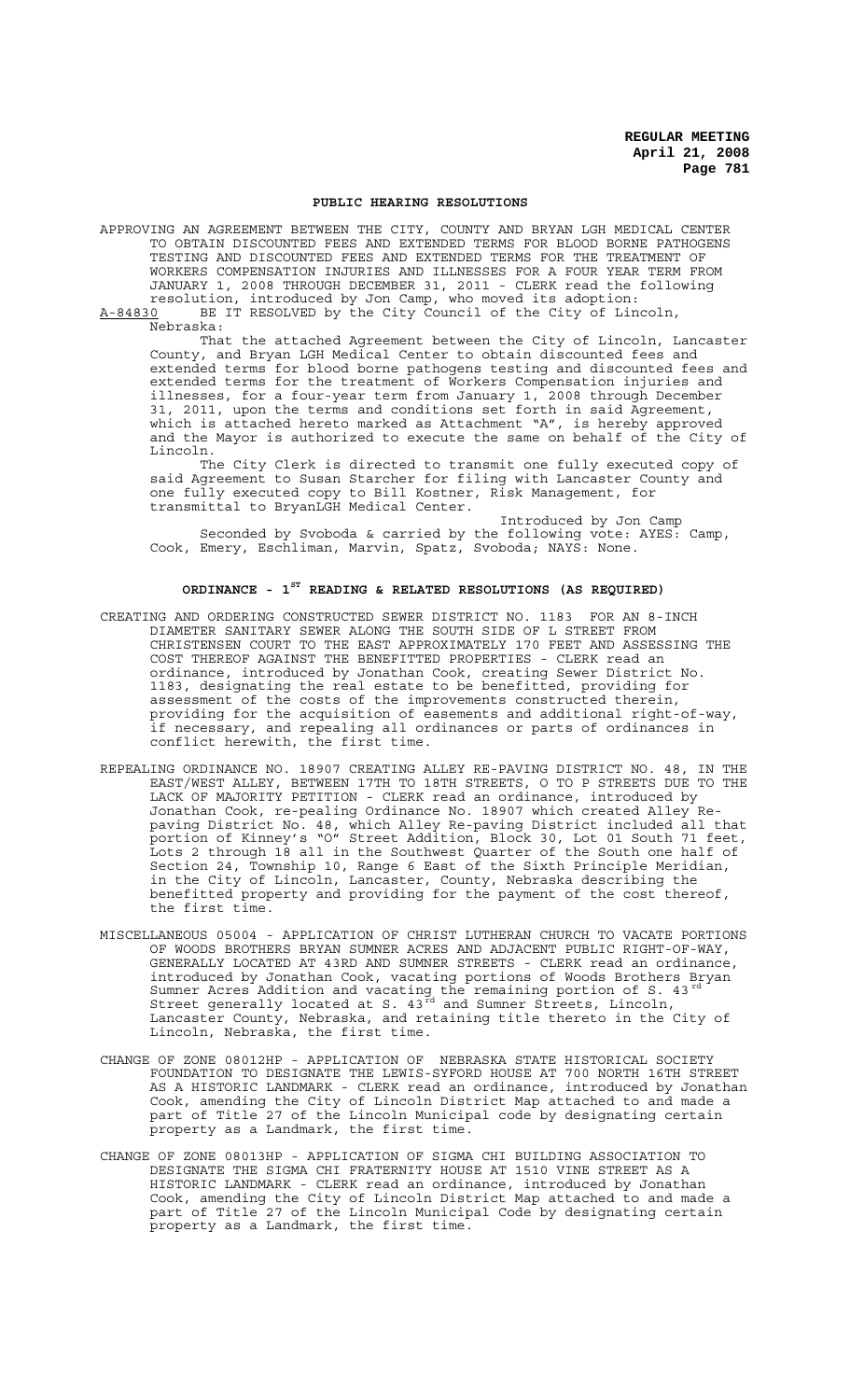- CHANGE OF ZONE 08014HP APPLICATION OF NEBRASKA ALPHA ALUMNI ASSOCIATION TO DESIGNATE THE PHI KAPPA PSI FRATERNITY HOUSE AT 1548 S STREET AS A HISTORIC LANDMARK - CLERK read an ordinance, introduced by Jonathan Cook, amending the City of Lincoln District Map attached to and made a part of Title 27 of the Lincoln Municipal Code by designating certain property as a Landmark, the first time.
- CHANGE OF ZONE 2751B APPLICATION OF SFI PARTNERSHIP TO AMEND THE SIGN REGULATIONS FOR THE COMMERCIAL PORTION OF VAN DORN ACRES PLANNED UNIT DEVELOPMENT TO ALLOW AN ADDITIONAL GROUND SIGN AND A FREE-STANDING MENU BOARD ON PROPERTY GENERALLY LOCATED AT S. 84TH STREET AND VAN DORN STREET - CLERK read an ordinance, introduced by Jonathan Cook, amending the development plan for the Van Dorn Acres Planned Unit Development to amend the sign regulations for the commercial portion of the R-3 PUD to allow an additional ground sign, to reduce the minimum frontage requirement for a ground sign from 300 feet to 245 feet, and to allow menu boards in the R-3 Residential District, on property generally located at S. 84<sup>th</sup> Street and Van Dorn Street, the first time.
- CHANGE OF ZONE 08010 APPLICATION OF HUB HALL REAL ESTATE FOR A CHANGE OF ZONE FROM R-3 RESIDENTIAL DISTRICT TO B-2 PLANNED NEIGHBORHOOD BUSINESS DISTRICT PUD TO DEVELOP UP TO 70,000 SQUARE FEET OF COMMERCIAL FLOOR AREA ON PROPERTY GENERALLY LOCATED AT N.W. 48TH STREET AND W. HOLDREGE STREET - CLERK read an ordinance, introduced by Jonathan Cook, amending the Lincoln Zoning District Maps attached to and made a part of Title 27 of the Lincoln Municipal Code, as provided by Section 27.05.020 of the Lincoln Municipal Code, by changing the boundaries of the districts established and shown thereon, the first time.

## **ORDINANCES - 3RD READING & RELATED RESOLUTIONS (as required)**

ANNEXATION NO. 08002 – AMENDING THE LINCOLN CORPORATE LIMITS MAP BY ANNEXING APPROXIMATELY 64 ACRES OF PROPERTY GENERALLY LOCATED AT CORNHUSKER HIGHWAY AND FLETCHER AVENUE - CLERK read an ordinance, introduced by Ken Svoboda, annexing and including the below described land as part of the City of Lincoln, Nebraska and amending the Corporate Limits Map attached to and made a part of Ordinance No. 18208, to reflect the extension of the corporate limits boundary of the City of Lincoln, Nebraska established and shown thereon, the third time.

SVOBODA Moved to pass the ordinance as read. Seconded by Camp & carried by the following vote: AYES: Camp, Cook, Emery, Eschliman, Marvin, Spatz, Svoboda; NAYS: None.

The ordinance, being numbered **#19071**, is recorded in Ordinance Book #26, Page

MISCELLANEOUS NO. 08004 – AMENDING TITLE 26 OF THE LINCOLN MUNICIPAL CODE RELATING TO SUBDIVISIONS BY AMENDING SECTION 26.11.060 TO MODIFY WHEN AN APPLICATION FOR A FINAL PLAT SHALL AUTOMATICALLY EXPIRE AND BECOME NULL AND VOID; AMENDING SECTION 26.15.020 TO DELETE THE REQUIREMENT THAT AN AERIAL PHOTOGRAPH FROM THE LANCASTER COUNTY SOIL SURVEY MAPS DESIGNATING SOIL TYPES AND AN EXPLANATION ON HOW (1) THE ENGINEERING PROPERTIES, AND (2) THE PHYSICAL CHEMICAL AND WATER PROPERTIES OF THE SOIL WILL AFFECT THE PROPOSED DEVELOPMENT TO BE INCLUDED WITH THE PRELIMINARY PLAT AFFECT THE PROPOSED DEVELOPMENT TO BE INCLUDED WITH THE PRELIMII<br>AND FURTHER DELETING THE REQUIREMENT FOR A CERTIFICATION FROM A GEOTECHNICAL ENGINEER THAT THE SOIL DATA SUPPLED IS STILL APPROPRIATE IF THE GRADING PLAN SHOWS MORE THAN A FIVE-FOOT CUT ON A SIGNIFICANT PART OF THE AREA OR A LARGE NUMBER OF BASEMENTS ARE ANTICIPATED - CLERK read an ordinance, introduced by Ken Svoboda, amending Title 26 of the Lincoln Municipal Code relating to subdivisions by amending Section 26.11.060 to modify when an application for a final plat shall automatically expire and become null and void; amending Section 26.15.020 to delete the requirement that an aerial photograph from the Lancaster County soil survey maps designating soil types and an explanation on how (1) the engineering properties, and (2) the physical chemical and water properties of the soil will affect the proposed development to be included with the preliminary plat and further deleting the requirement for a certification from a geotechnical engineer that the soil data suppled is still appropriate if the grading plan shows more than a five-foot cut on a significant part of the area or a large number of basements are anticipated; and repealing Sections 26.11.060 and 26.15.020 of the Lincoln Municipal Code as hitherto existing, the third time.

SVOBODA Moved to pass the ordinance as read.

Seconded by Camp & carried by the following vote: AYES: Camp, Cook, Emery, Eschliman, Marvin, Spatz, Svoboda; NAYS: None. The ordinance, being numbered **#19072**, is recorded in Ordinance Book #26, Page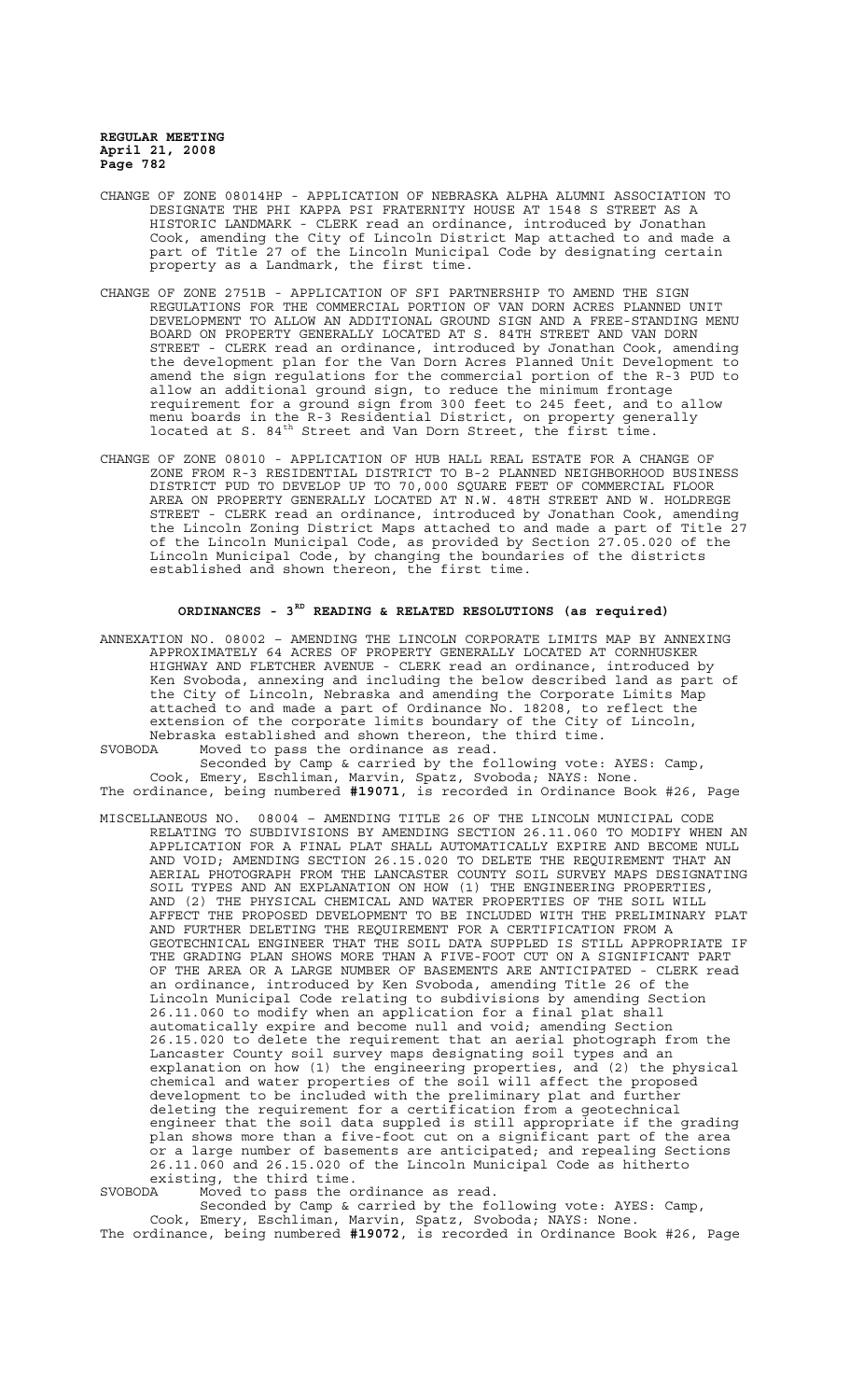APPROVING THE SALE OF CITY OWNED PROPERTIES LOCATED AT 1747, 1801, 1803, AND 1807 NORTH 24TH STREET AND 429 B STREET TO NEIGHBORWORKS-LINCOLN AND AFFORDABLE HOUSING INITIATIVE - CLERK read an ordinance, introduced by Ken Svoboda, authorizing the sale of City owned property at 1747, 1801, 1803, 1807 North 24<sup>th</sup> Street and 429 B Street, the third time.

SVOBODA Moved to pass the ordinance as read.

Seconded by Camp & carried by the following vote: AYES: Camp, Cook, Emery, Eschliman, Marvin, Spatz, Svoboda; NAYS: None.

- The ordinance, being numbered **#19073**, is recorded in Ordinance Book #26, Page
- APPROVING A LEASE AGREEMENT BETWEEN THE CITY AND SLICK GRAPHIX FOR THE LEASE OF SPACE BY THE LINCOLN AREA AGENCY ON AGING FOR ITS LINCOLN INFORMATION FOR THE ELDERLY (LIFE) PROGRAM AT 370 FIFTH STREET, DAVID CITY, NEBRASKA - CLERK read an ordinance, introduced by Ken Svoboda, accepting and approving a Lease Agreement between the City of Lincoln and Jamie Sylvester dba Slick Graphix for the lease of office space by the Lincoln Area Agency on Aging for its Lincoln Information For the Elderly (LIFE) Program office located at 370 Fifth Street, David City, NE 68632, for a 12-month term from March 1, 2008 through February 28, 2009, the third time.

SVOBODA Moved to pass the ordinance as read.

Seconded by Camp & carried by the following vote: AYES: Camp, Cook, Emery, Eschliman, Marvin, Spatz, Svoboda; NAYS: None. The ordinance, being numbered **#19074**, is recorded in Ordinance Book #26, Page

#### **RECONSIDERED**

CHANGE OF ZONE 08003 - APPLICATION OF OLDERBAK ENTERPRISES NORTH, LLC FOR A CHANGE OF ZONE FROM O-2 SUBURBAN OFFICE DISTRICT TO B-3 COMMERCIAL DISTRICT ON PROPERTY GENERALLY LOCATED NORTHWEST OF THE INTERSECTION OF S. 48TH AND MEREDETH STREET. (RELATED ITEMS: 08-17, 08R-65)- SVOBODA Moved to reconsider Bill No. 08-17. Seconded by Camp & **LOST** by the following vote: AYES: Camp, Spatz, Svoboda; NAYS: Cook, Emery, Eschliman, Marvin.

SPECIAL PERMIT 08007 - APPEAL OF KEITH SACKSCHEWSKY TO THE PLANNING COMMISSION'S CONDITIONAL APPROVAL OF THE APPLICATION OF OLDERBAK ENTERPRISES NORTH LLC TO EXPAND A NONCONFORMING USE TO INCREASE THE AREA WHERE THE SALE OF ALCOHOLIC BEVERAGES FOR CONSUMPTION OFF THE PREMISES IS ALLOWED, ON PROPERTY GENERALLY LOCATED NORTHWEST OF THE INTERSECTION OF S. 48TH STREET AND MEREDETH STREET. (RELATED ITEMS: 08-17, 08R-65) -<br>SVOBODA Moved to reconsider Bill No. 08R-65. SVOBODA Moved to reconsider Bill No. 08R-65. Seconded by Camp & **LOST** by the following vote: AYES: Camp, Spatz, Svoboda; NAYS: Cook, Emery, Eschliman, Marvin.

#### **REGISTERED TO SPEAK SESSION - NONE**

#### **MISCELLANEOUS BUSINESS**

## **PENDING -**

CAMP Moved to extend the Pending List to April 28, 2008. Seconded by Svoboda & carried by the following vote: AYES: Camp, Cook, Emery, Eschliman, Marvin, Spatz, Svoboda; NAYS: None.

### **UPCOMING RESOLUTIONS -**

CAMP Moved to approve the resolutions to have Public Hearing on April 28, 2008. Seconded by Svoboda & carried by the following vote: AYES: Camp,

Cook, Emery, Eschliman, Marvin, Spatz, Svoboda; NAYS: None.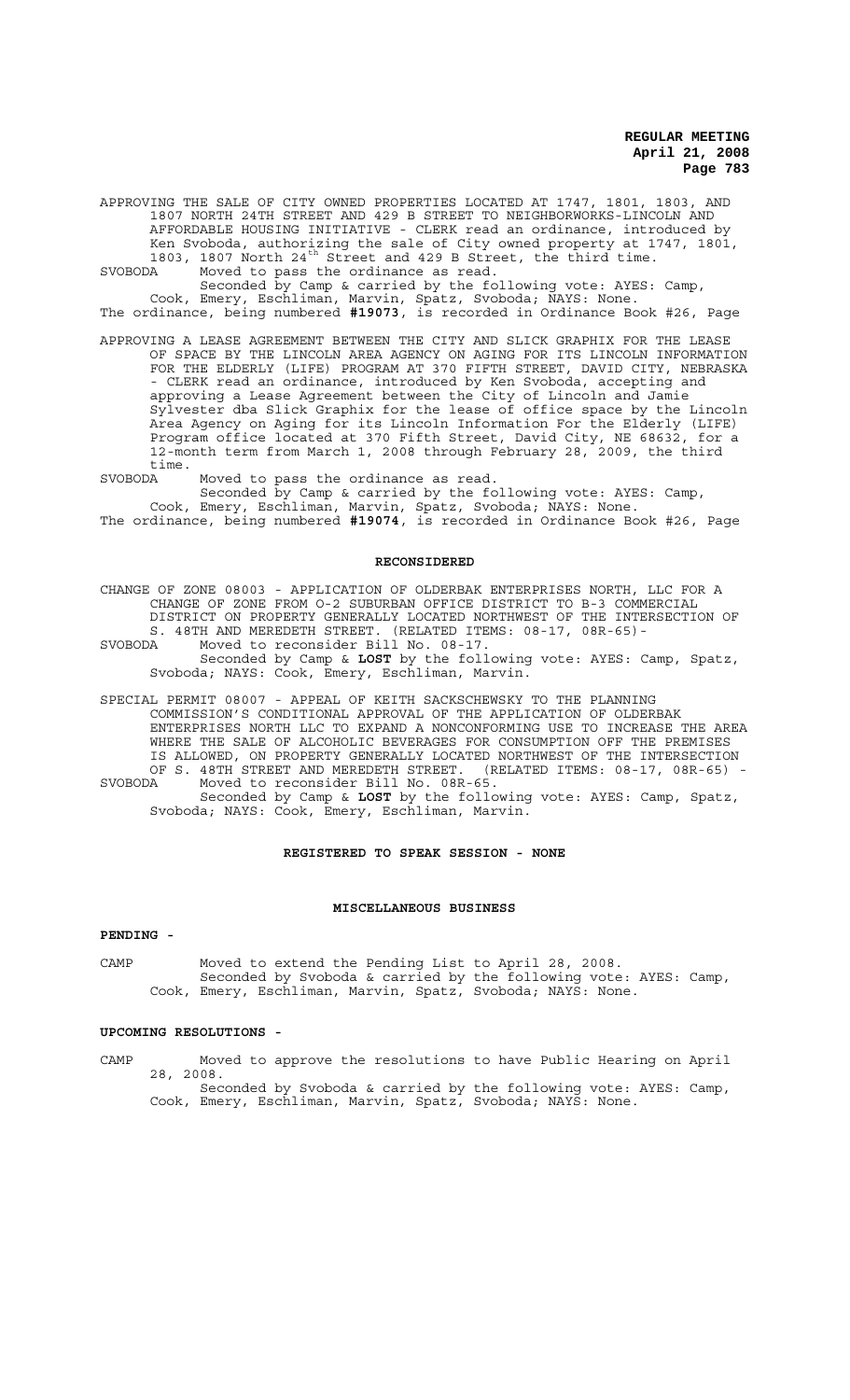# **ADJOURNMENT 2:25 P.M.**

CAMP Moved to adjourn the City Council meeting of April 21, 2008. Seconded by Svoboda & carried by the following vote: AYES: Camp, Cook, Emery, Eschliman, Marvin, Spatz, Svoboda; NAYS: None. So ordered.

i

i.

Joan E. Ross, City Clerk

Judy Roscoe, Senior Office Assistant